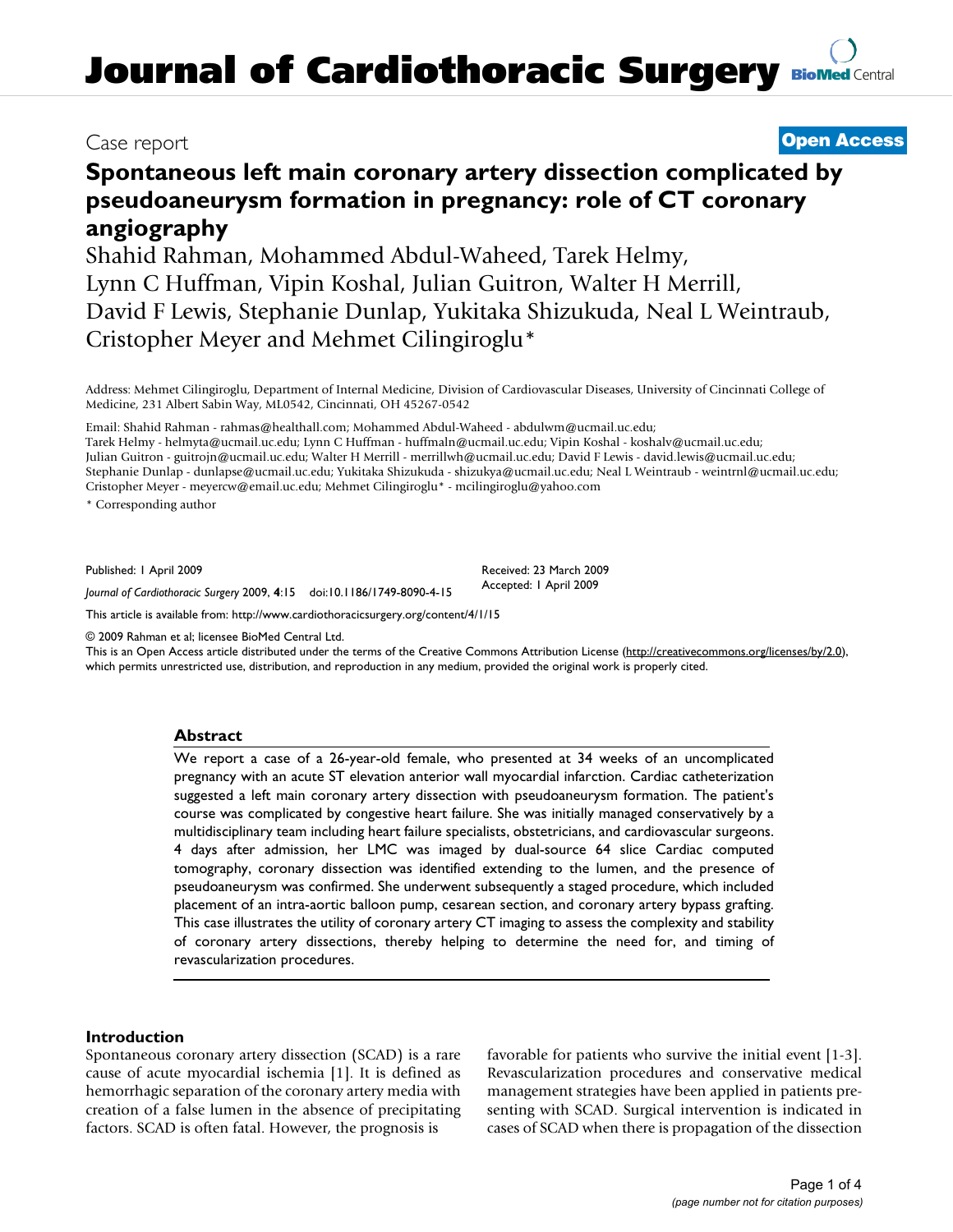plane or luminal narrowing resulting in myocardial ischemia with significant hemodynamic compromise [[4](#page-3-2)].

Many published reports linked pregnancy with an increased risk for SCAD [\[2](#page-3-3)]. The underlying mechanisms are unclear but likely multifactorial in nature. In a recent review article, the mortality rate for pregnant patients presenting with SCAD was reported to be 38% [\[5\]](#page-3-4). There is no consensus opinion regarding whether to treat these patients medically or by revascularization. In this regard, the decision to perform diagnostic tests and revascularization procedures must also consider both maternal and fetal circumstances.

We present a clinical case of a pregnant patient presenting with SCAD of left main coronary artery (LMC) complicated by the formation of a pseudoaneurysm, which led to significant myocardial damage and onset of congestive heart failure. CT coronary angiography was used to document the persistence of dissection and pseudoaneurysm, thereby helping to guide the decision to proceed with surgical revascularization.

#### **Case presentation**

A previously healthy 26-year-old female in the 34th week of gestation was awakened from sleep by the sudden onset of severe substernal chest pain. On admission, blood pressure was 95/63 mmHg and, heart rate 87/min. An S4 detected on cardiopulmonary exam. EKG performed showed normal sinus rhythm with marked ST-elevations in leads V1–V4. She was taken to coronary angiography, which revealed LMC dissection with angiographic appearance suggesting a pseudoaneurysm, with moderate luminal compression of the distal vessel and TIMI-3 flow (Figure [1\)](#page-1-0). Left ventriculography showed depressed ejection fraction (EF), a transthoracic echocardiogram confirmed akinesis of the apex, apical septum, midanteroseptum, and apical inferior walls with estimated EF approximately 30%. It was presumed that she had experienced a myocardial infarction secondary to embolic phenomenon from the pseudoaneurysm cavity. Chest pain had resolved fully, and she was started on intravenous heparin, aspirin, and low dose beta-blocker.

She was initially managed medically, as the infarction was felt to be complete and she was hemodynamically stable. Cardiac biomarkers were elevated and peaked soon after admission, with a creatine kinase of 5948 ug/L (normal range 0–165), creatine kinase-MB of 375 ug/L (normal range 0.2–5), and cardiac troponin I of 232 ug/L (normal range 0.01–0.05). While the presence of LMC dissection and pesudoaneurysm was concerning for recurrent embolic events, the risk to benefit ratio of performing urgent coronary artery bypass surgery (CABG) was difficult to estimate for several reasons; 1) she had suffered a

<span id="page-1-0"></span>



large infarction, which would both increase the risk of urgent CABG and reduce the potential benefit of revascularization assuming that much of the at-risk myocardium was already infracted; 2) no residual thrombus was visible in the pseudoaneurysm cavity, and she was being treated with heparin and aspirin to prevent recurrent thrombus formation; 3) coronary dissections may spontaneously heal, without the need for revascularization.

She was managed with a multidisciplinary team including heart failure specialist, obstetricians, and cardiac surgeons. She developed clinical evidence of congestive heart failure, which responded to medical therapy, and fetal status remained stable under continous monitoring. She did not experience any recurrent chest pain.

On day 4 post-infarction, high resolution imaging of LMC and left anterior descending coronary arteries was performed using a dual-source 64 slice CT scanner. The protocol was designed to limit radiation exposure, and she was placed on a continuous infusion of intravenous esmolol to slow heart rate. Cardiac CT showed LMC dissection flap extending into the coronary artery lumen and demonstrated the presence of a pseudoaneurysm (Figures [2](#page-2-0), [3\)](#page-2-1). Having shown the dissection did not heal spontaneously, she was prepared for a staged procedure with a cesarean section followed by CABG.

In preparation for surgery, a swan-ganz catheter was placed, during which she began complaining of substernal chest pain associated with dynamic ST-segment elevation on electrocardiogram. Intra-aortic balloon pump was inserted, and a transesophagial echocardiogram (TEE) was performed which showed an echodensity consistent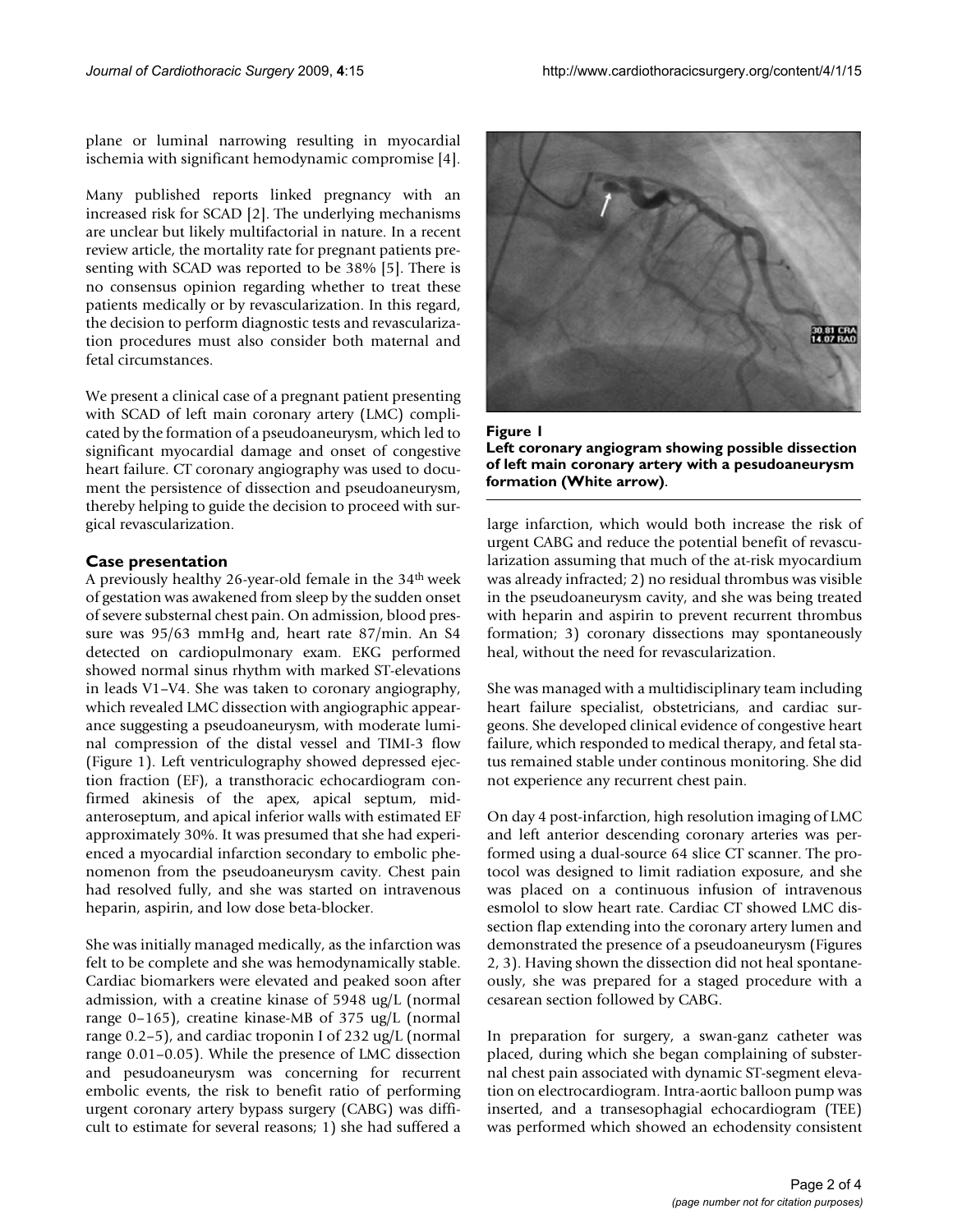<span id="page-2-0"></span>

#### Figure 2

**Coronal oblique MPR images demonstrate the pseudoaneurysm and adjacent thrombus projecting inferior to the native left main coronary artery (White arrow)**.

with coronary artery thrombus occupying greater than 50% of the luminal area in LMC (Figure [4\)](#page-2-2).

Subsequent to a successful low transverse cesarean section with bilateral tubal ligation, the patient underwent CABG. LMC was ligated, and the left anterior descending artery was grafted with the left internal mammary artery. The diagonal and obtuse marginal coronary arteries were revascularized using saphenous vein grafts. Postoperatively, she remained hemodynamically stable, and repeat echocardiogram performed 5 days post-operation showed no significant change in left ventricular function. At the

<span id="page-2-1"></span>

#### Figure 3

**Axial oblique images demonstrate the continuity of this pseudoaneurysm with an intimal flap identified in the proximal left anterior descending coronary artery (White arrow)**.

<span id="page-2-2"></span>**Elizabete** 



#### Figure 4

**The arrows indicate the echodensity noted in the left main coronary artery with transesophageal echocardiography**. Color Doppler flow Interrogation of the left main coronary artery indicate a significant stenosis due to this echodensity (left panel).

time of delivery, the patient's cord blood was harvested, and stem cells were isolated and cryopreserved to use as a source of autologous cell-based therapy to improve cardiac function at a later date, if applicable.

At one month follow-up she had regained a great deal of her functional status, and was essentially asymptomatic on her medical regimen, which included carvedilol, lisinopril, digoxin, simvastatin, aspirin, warfarin, and furosemide.

#### **Discussion**

We present a case of SCAD complicated by a pseudoaneurysm formation in a patient with no known cardiac risk factors who was 34 weeks pregnant. The exact pathophysiology of SCAD in this setting is unclear but it is thought to be related to hormonal changes associated with pregnancy. These hormonal changes may cause structural derangements in the vessel wall, including loss of elastic fibers, reticulin fiber fragmentation, hypertrophy of smooth muscle cells, and decrease in acid mucopolysaccharides [\[3,](#page-3-1)[4\]](#page-3-2). Additional factors may contribute to the association between pregnancy and SCAD include increased shear forces associated with hyperdynamic state of gestation, and inflammation of the blood vessel wall [[4\]](#page-3-2). Specific demographic trends have emerged in patients who are diagnosed with SCAD. More than 70% of the reported cases occurred in healthy young to middle aged women [\[6\]](#page-3-5). The peripartum state and use of oral contraceptives have been shown to be associated with increased incidence of SCAD [\[1,](#page-3-0)[2\]](#page-3-3).